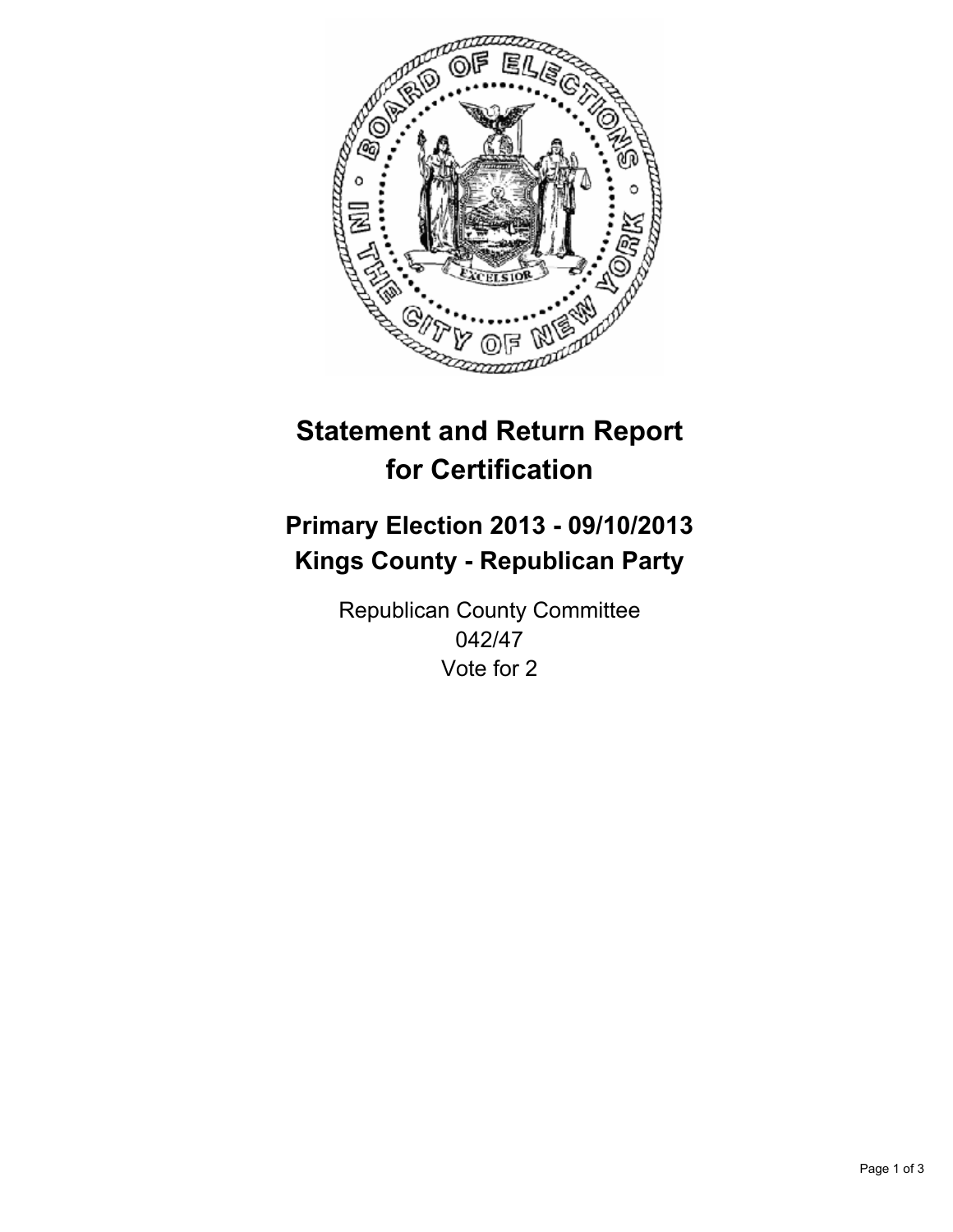

### **Assembly District 47**

| <b>EMERGENCY</b>        | 0  |
|-------------------------|----|
| ABSENTEE/MILITARY       |    |
| <b>FEDERAL</b>          | 0  |
| SPECIAL PRESIDENTIAL    | 0  |
| <b>AFFIDAVIT</b>        | 0  |
| JOSEPHINE A. FARUZZO    | 5  |
| LUZ Y. SANTIAGO-HILERIO |    |
| <b>MARIE VOLPETTI</b>   | 6  |
| <b>FRANK VOLPETTI</b>   | 3  |
| <b>Total Votes</b>      | 15 |